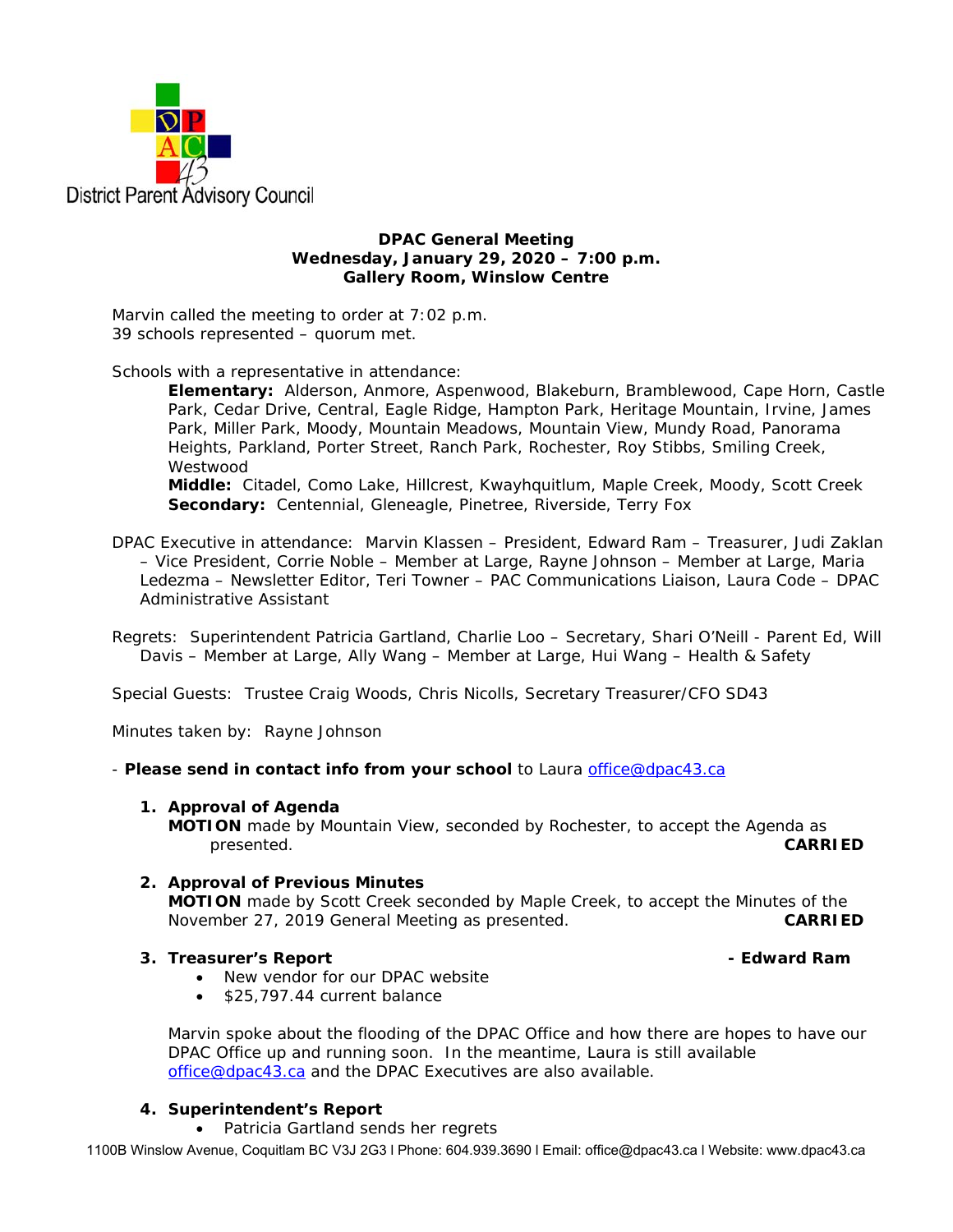# **5. SD43 2020/2021 Budget Process -Chris Nicolls**

- Brief school district update
	- o Rolled out partnership with Finger Foods. Five school will get robots. One is now at Scott Creek. This is a great partnership. Kids will get to program the robots, learning coding as well as creative/critical thinking.
- Budget Process
	- o Key budget dates
	- o Modification to the budget process with the inclusion of a Stakeholder Budget Input Meeting on February 11<sup>th</sup> in Winslow Gym at 6:30 pm in addition to individual meetings with each of the stakeholder groups.
	- o February 19 Provincial Budget Announcement
	- o March 15 Ministry Budget Announcement
	- o Table the budget April  $7<sup>th</sup>$
	- o April 14 feedback from stakeholder groups about the budget
	- o April 21 Approval of budget
	- o School Districts are required to file a balanced budget with the Ministry by June 30
	- o SD43 has put out the Budget Process Consultation Guide. School district receives no funds to address inflation costs other that contractual salary increases. Therefore, SD43 is trying to be more efficient.
	- o The new funding model is a big concern. Next year, there will probably be layoffs as this is a difficult budget year because no one knows what the ministry will give SD43.
	- o International Education is used to fund 10-12% of the budget for SD43.

# **6. Executive Reports - DPAC Executive**

- Corrie: Emergency Preparedness is it PAC funded or school funded? What do we need for Emergency Prep?
- Edward: Mr. Fleming is known as the Playground King and he likes to build playgrounds in schools. Coquitlam is getting 3. Talk to your administrator to find out if your school is going to be eligible for something before the PAC starts fundraising. Playground costs are doubled because of installation costs.
- Grants Spirit of Coquitlam Grant, Canada Post Community Development Grant, Vancity does a matching grant. Perhaps DPAC can have a grant presentation.
- Maria: Website Editor, if anyone wants something posted, please contact her
- Marvin: Childcare Task Force, spoke about how there was a presentation from parents at the last school board meeting about this issue and gave a brief overview. Student Advisory Committee will have a meeting soon and Marvin will report on it.

# **7.** PAC Successes **2. PAC Successes 1. PAC Successes 1. PAC Successes 1. PAC SUCCESS**

 Stakeholder Meeting is open to any parent in the school district February 11 in the gym at 6:30. If you have something you want to present, you need to ask the school district first. There is an email on the district website for you to contact them so the board has a certain amount of notice about what will be discussed. Stakeholder meetings have already occurred so this is a time for the general public to address their concerns, but only if they have contacted the district first as per a new policy adopted at the last school board meeting. Unclear if there will room in the meeting for questions from the public that rise from discussions.

## **8. PAC Voice** - Marvin Klassen - Marvin Klassen - Marvin Klassen - Marvin Klassen - Marvin Klassen

 PAC's Constitution & Bylaws: The Next Step. Several schools have started reviewing the C & B. Look for grammar errors, language changes to make the document easier to read and understand, delete sections that are no longer applicable (ex: School